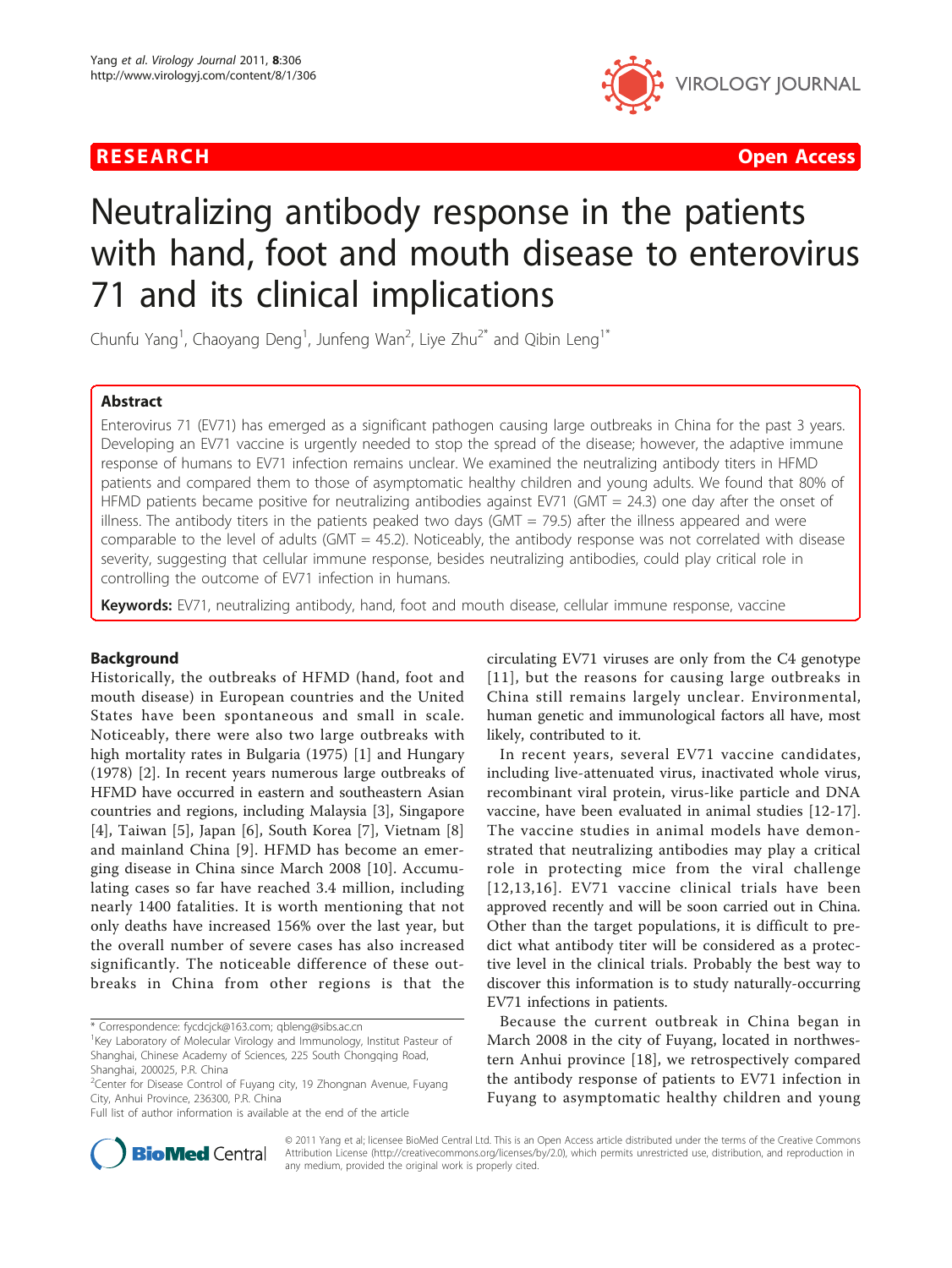adults. We found that neutralizing antibody titers against EV71 was detectable one day after symptoms manifested and reached peak levels 2 days afterwards. To our surprise, the antibody response was not correlated with severity of the disease. In addition, more than 17% patients had less than a 1:16 neutralizing antibody titer. Thus, our data suggests that the neutralizing antibody may not be the only mechanisms protecting adults as well as children from EV71 infection.

# Results

In 2008, there were 7,470 reported cases of HFMD in the city of Fuyang during the period from March 1 to May 31, of which 4840 patients were hospitalized and 23 cases were fatal (case fatality rate = 0.31%). The number of cases, according to date of onset, began to increase in early April and peaked on April 28. The number of reported HFMD cases in Fuyang decreased after May 5. RT-PCR analysis of EV71 nucleic acid revealed that 69 of 161 cases (60.3%) were positive in various specimens, including pharyngeal swabs, lung puncture fluid, lung tissues and blood. All of them were negative in RT-PCR analysis of Coxsackievirus A16 (CA16) nucleic acid. Therefore, EV71 but not CA16 was determined to be the causative pathogen.

In this study, we analyzed 58 HFMD patients and 60 healthy controls. Both groups ranged in age from 1 to 3 years old. Among the patients, 13 of them had typical HFMD symptoms such as a skin rash and fever and were assigned to the mild group. Twenty-eight patients were critical with severe neurological pulmonary edema. Seventeen had less CNS involvement such as poliomyelitis-like syndrome, acute flaccid paralysis, encephalomyelitis, aseptic meningitis or encephalitis.

Similar to previous finding [[10\]](#page-5-0), we found that 41.2% of HFMD-asymptomatic healthy children had neutralizing antibody titers of 1:8 or above against EV71 (geometric mean titer,  $GMT = 7.4$ ). The proportion of the healthy controls that had neutralizing antibody titers  $\geq$ 1:16 and  $\geq$  1:64 dropped to 30.6% and 3.4%, respectively, while none of them had  $\geq$  1:128 antibody titers. In contrast, 10 of 12 adults (83.3%) had neutralizing antibody titers  $\geq$  1:16, which were significantly higher (GMT = 45.3) than those of the healthy children. Of note, 4 of 12 adults had neutralizing antibody titers  $\geq 1:128$ (Figure [1A\)](#page-2-0).

Overall HFMD patients had remarkably higher levels of neutralizing antibody titers  $(GMT = 72)$  than the healthy controls ( $p < 0.01$ ). The proportion of patients having neutralizing antibody titers  $\geq 1:8$ ,  $\geq 1:16$ ,  $\geq 1:32$ ,  $\geq 1:64$ ,  $\geq$ 1:128, ≥ 1:256, ≥ 1:512 were 93.2%, 81.3%, 72.9%, 54.2%, 23.7%, 3.4% and 1.7%, respectively. The antibody titers in the patients with CNS involvement or pulmonary edema were not significantly different from those of patients with

mild HFMD [Figure [1B\]](#page-2-0), suggesting that the neutralizing antibody titers were not associated with the severity of the disease.

Because the serum samples were collected at various periods after the appearance of symptoms, we questioned whether the antibody titers were associated with the collection times. Overall, our analysis revealed that the antibody titers were not correlated with the collection times. Noticeably, the serum samples collected one day after the onset of illness had significantly lower levels of neutralizing antibodies than the samples collected at a later time [Figure [2A](#page-3-0)]. However, the neutralizing antibody titers from the serum samples of patients collected one day after falling ill  $(GMT = 24.3)$  were already more than 3 times higher than that of healthy control children (GMT = 7.4) [Figure [2B\]](#page-3-0). In addition, 4 of 5 patients had neutralizing antibody titers above 1:16. These data suggest that neutralizing antibodies are typically produced when symptoms appear in patients.

# Methods and materials

# Human subjects and serum samples

The enrollment of HFMD patients was reported by CDC to the WHO previously [\[18](#page-5-0)]. Accordingly, all the patients had the following symptoms: 1) skin rash or blisters on hand, foot, or buttock, and fever, in the absence of measles, rubella, chicken pox and other febrile eruption diseases; 2) skin rash or blisters on hand, foot, or buttock, and ulcers on the mouth or mucous membrane, in the absence of drug-related rash or allergy. Severe cases were defined as having two of following clinical manifestations: 1) continuous high fever, 2) weakness, vomiting, irritability, etc., 3) abnormal white blood cell count, 4) high blood glucose level or/ and 5) poor blood circulation of limbs. Pulmonary edema was defined as respiratory distress, associated with tachycardia, tachypnea, rales, and copious frothy sputum, with a chest roentogenograph that showed bilateral pulmonary infiltrates without cardiomegaly [[19\]](#page-5-0).

Serum samples from control children, adults and HFMD patients were collected by the Center for Disease Control of Fuyang city for the purpose of national HFMD surveillance in 2008 [\[18](#page-5-0)]. Written informed consents were obtained for the use of serum samples from all participants (or their parents). This study has been approved by the ethics committee of Center for Disease Control of Fuyang city. The serum samples from the patients whose ages ranged from 1-3 years old were analyzed in this study.

## Neutralization assay

The methods for measuring EV71 neutralizing antibodies on microtiter plates have been described previously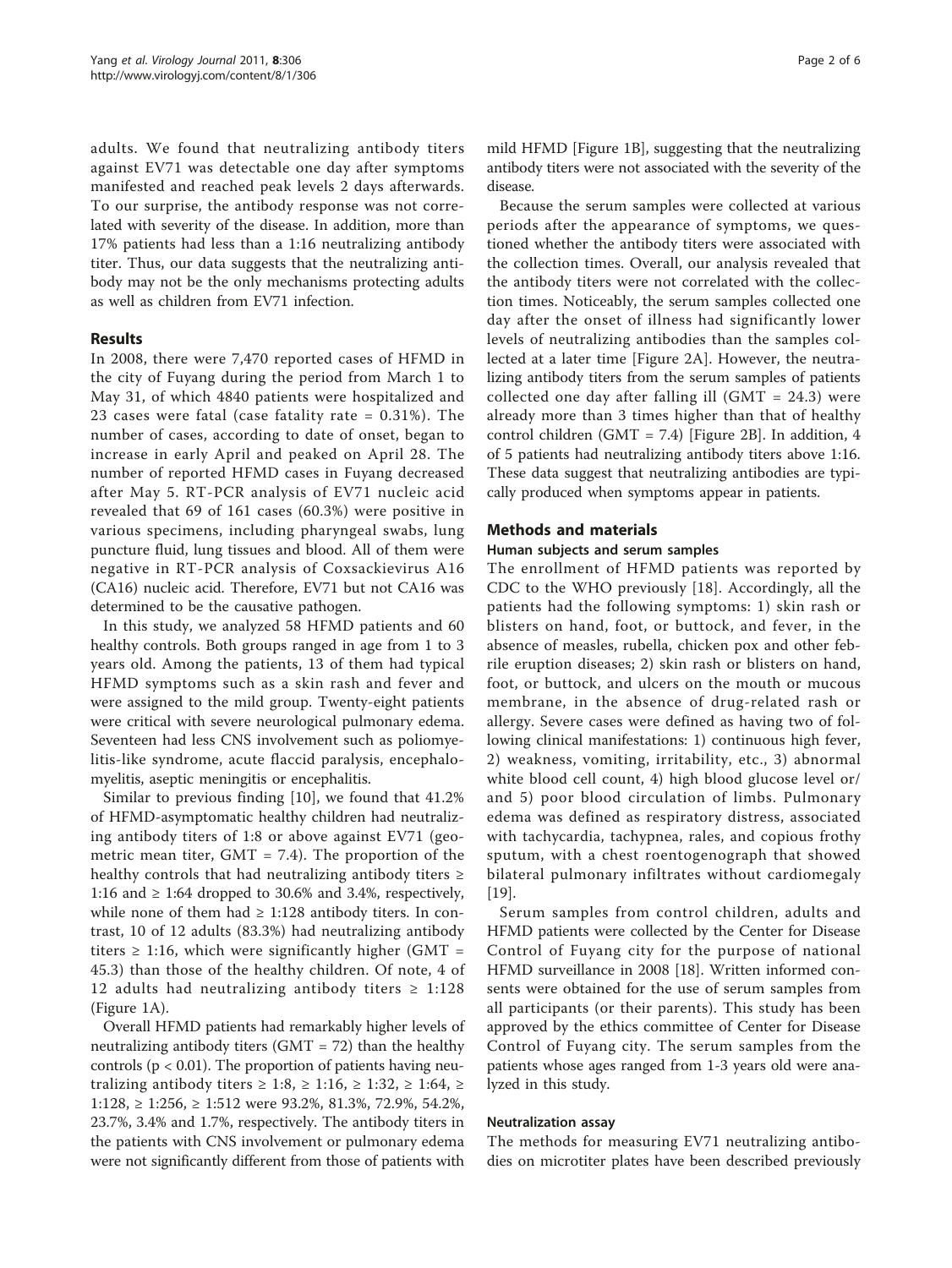[[20](#page-5-0)-[22\]](#page-5-0). Briefly, heat-inactivated (56°C for 30 min) sera were serially diluted in two-fold steps in Eagle's minimal essential medium containing 2% fetal bovine serum (MEM-2), with an initial serum dilution of 1:8. The tissue culture infectious dose  $(TCID_{50})$  of the viral stocks was determined and then diluted 10-fold,  $10^2$ -fold and  $10^3$ -fold with MEM-2. Diluted sera and 100 TCID<sub>50</sub> of viral samples were combined (50 μl of each) and the

mixture was incubated at 37°C for 1 hour. The virusserum mixtures (total 200 μl) were then inoculated on 70%-confluent rhabdomyosarcoma cells in a 96-well plate and monitored for the development of characteristic cytopathic effects for 4 days. The neutralizing titer of a particular serum and virus was defined as the reciprocal of 100% of the highest dilution that resulted in no observable cytopathic effect.

<span id="page-2-0"></span>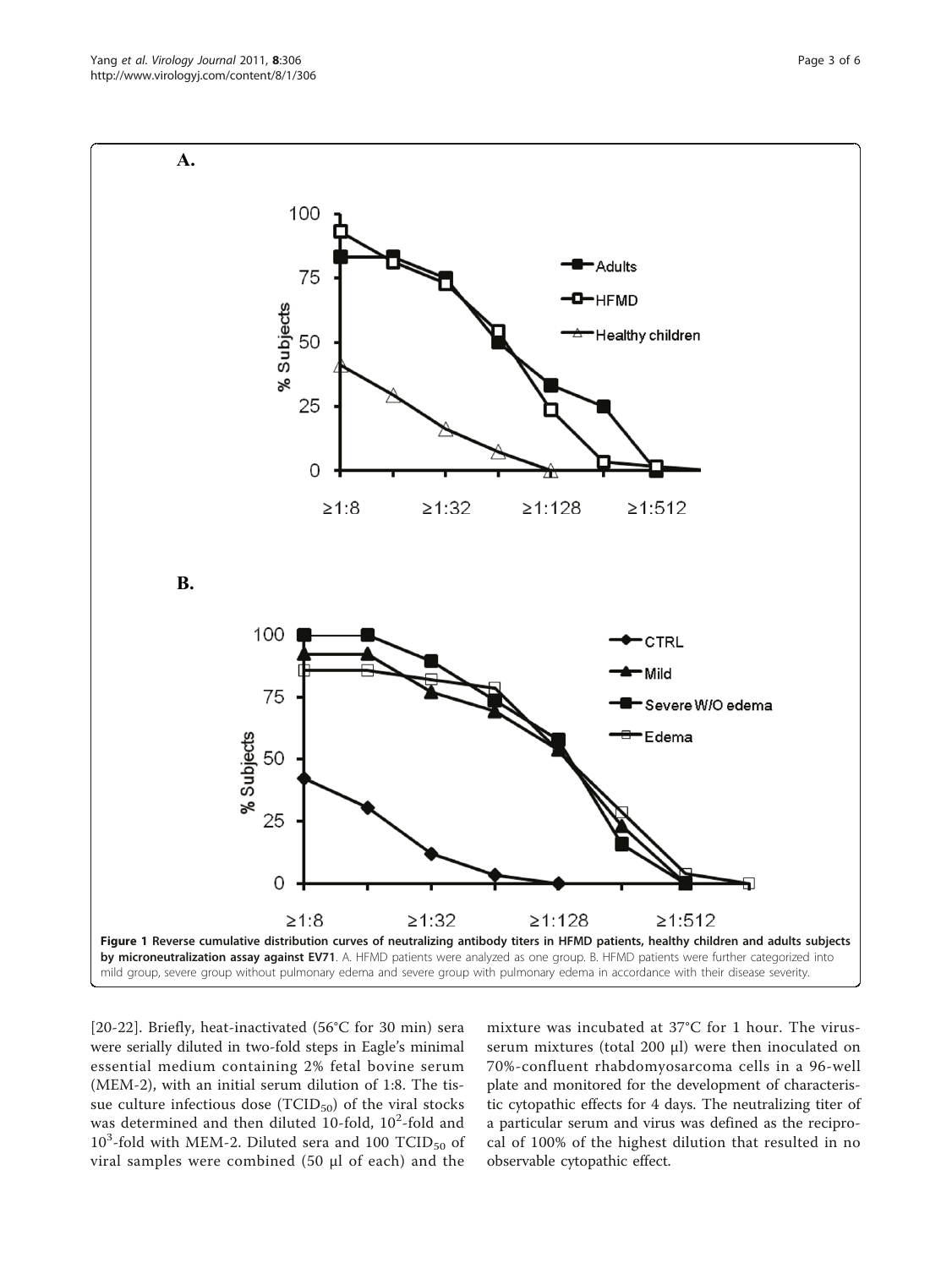<span id="page-3-0"></span>

The EV71 FY573 isolate (subgenotype C4a, GenBank accession number: [HM064456.1\)](http://www.ncbi.nih.gov/entrez/query.fcgi?db=Nucleotide&cmd=search&term=HM064456.1) used in this study was isolated from a patient with HFMD from Fuyang city of Anhui province in 2008.

# **Statistics**

GraphPad Prism 5 was used in statistic analysis and graph preparations. P-values were calculated by student T-test.

# **Discussion**

Studies of animal models revealed that antibody response plays a critical role in protection from EV71 infection [[12-16](#page-5-0)]. Several seroepidemiological studies in humans have revealed that seroprevalence of EV71 antibodies increase with age [\[10](#page-5-0),[23,24\]](#page-5-0), which supports the idea that increased humoral immunity may prevent adults from EV71 infection. Thus, it is of importance to know how humans respond to EV71 infection and to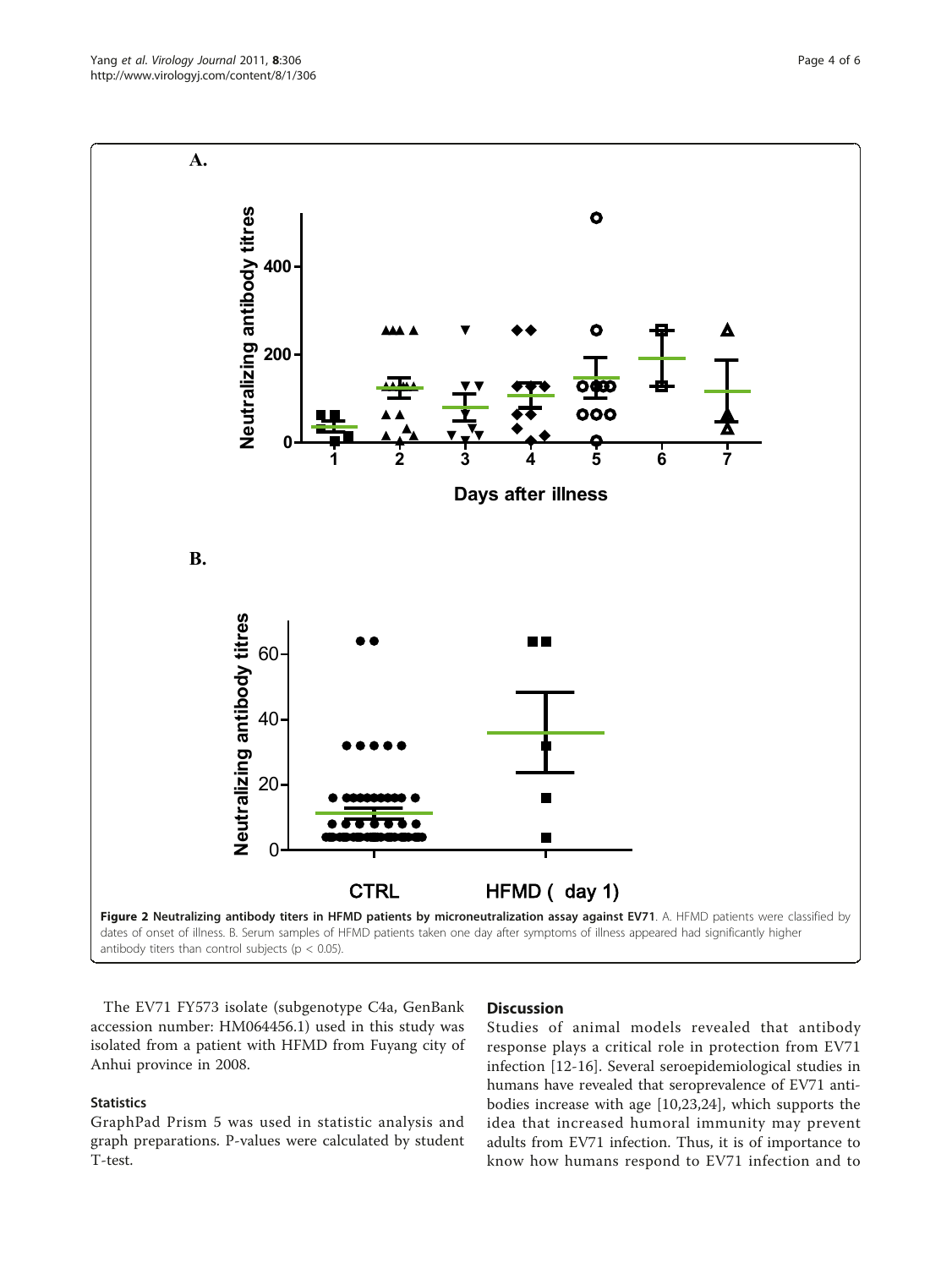<span id="page-4-0"></span>what degree humoral immune responses play a role in EV71 infection. We found that 23.7% of HFMD patients had  $\geq$  1:128 antibody titers, but none of the healthy children did. In addition, we found that 80% (4/5) of patients had neutralizing antibody titers against EV71 above 1:16 one day after the onset of illness. Two days after symptoms appeared, patients already had a level of neutralizing antibodies (GMT = 79.5) comparable to that of adults. In other words, humoral immune response was already elicited when clinical symptoms appeared. Interestingly, our data is in accordance with a previous report showing that neutralizing antibody levels are not correlated with HFMD severity [\[25\]](#page-5-0). However, this current study was a retrospective investigation and we only had a very small number of cases at early stages of infection. Whether the neutralizing antibody responses in patients to EV71 at early stages of infection correlate to the clinical severity of the disease remains to be determined by future investigations.

Previously Gomes et al. showed that only 40.8% of HFMD patients less than 3 years old had levels of neutralizing antibody  $\geq$  1:8 [[26\]](#page-5-0). Their results are not consistent with the results in this study or with the results reported by Chang et al [[25](#page-5-0)]. This discrepancy may result from technical problems by using different EV71 isolates. They used classic EV71 strains (BrCr) but not a contemporary circulating EV71 isolate. In addition, the pathogens causing HFMD in the Brazilian study may not be only EV71 since they did not specify in the study.

Recently, a clinical trial for an EV71 vaccine has been officially approved in China [\(http://clinicaltrials.gov/ct2/](http://clinicaltrials.gov/ct2/show/NCT01267903) [show/NCT01267903](http://clinicaltrials.gov/ct2/show/NCT01267903)). While there has been no clinical trial thus far for the EV71 vaccine, it is imperative to know what level of neutralizing antibody should be achieved in children after EV71 vaccination and the importance of cellular immunity in protection from EV71 infection. Adults are rarely infected with EV71 [[27](#page-5-0)], thus they appear to have immunity against EV71 infection. Only 83.3% of healthy adults in this study were antibody-positive to EV71 ( $\geq$  1:8 antibody titer). Even HFMD patients were not all positive (93.2%). In addition, 18.7% of HFMD patients did not have antibody titers  $\geq$  1:16. Furthermore, similar to a previous study by Chang et al., we found that there was no correlation between the severity of the disease and neutralizing antibody levels. Thus, one may wonder, other than neutralizing antibodies, additional immune mechanisms may also contribute to the immunity against EV71 infection in humans.

Interestingly, both human leukocyte antigen serotypes, HLA-A33 (class I) and HLA-DR17 (class II), are significantly associated with EV71 infection, suggesting cellular immune responses may play an important role in human immunity against EV71 infection [[28](#page-5-0)]. In

addition, a previous study found that the most severe EV71 cases, characterized by with pulmonary edema, had lower cellular antigen-specific Th1 cytokines coupled with a lower lymphocyte proliferation response to EV71 antigen in comparison to milder cases, which suggests that cellular immune responses are correlated to the clinical severity of HFMD [\[25](#page-5-0)]. Thus, induction of both humoral and cellular immunity should be considered in vaccine development and further analyzed by clinical trials.

### List of abbreviations

EV71: Enterovirus 71; HFMD: Hand, foot and mouth disease; GMT: geometric mean titer; TCID: tissue culture infectious dose.

#### Acknowledgements

We wish to thank the healthcare workers from the Fuyang CDC for their generous support and cooperation. We also wish to thank Dr. Nevine El Khatib and the International Science Editing for their excellent editorial contribution. This work was supported by grants from the Knowledge Innovation Program of the Chinese Academy of Sciences (KSCX2-YW-R-204) and 100 Talent Program of CAS.

#### Author details

<sup>1</sup>Key Laboratory of Molecular Virology and Immunology, Institut Pasteur of Shanghai, Chinese Academy of Sciences, 225 South Chongqing Road, Shanghai, 200025, P.R. China. <sup>2</sup> Center for Disease Control of Fuyang city, 19 Zhongnan Avenue, Fuyang City, Anhui Province, 236300, P.R. China.

#### Authors' contributions

CY performed the experiments. LZ and JW performed the field study. CY and LO designed the study, analyzed the data and wrote this manuscript. All authors read and approved the final manuscript.

#### Competing interests

The authors declare that they have no competing interests.

Received: 3 May 2011 Accepted: 16 June 2011 Published: 16 June 2011

#### References

- 1. Chumakov M, Voroshilova M, Shindarov L, Lavrova I, Gracheva L, Koroleva G, Vasilenko S, Brodvarova I, Nikolova M, Gyurova S, et al: [Enterovirus 71 isolated from cases of epidemic poliomyelitis-like disease](http://www.ncbi.nlm.nih.gov/pubmed/228639?dopt=Abstract) [in Bulgaria.](http://www.ncbi.nlm.nih.gov/pubmed/228639?dopt=Abstract) Arch Virol 1979, 60:329-340.
- 2. Nagy G, Takatsy S, Kukan E, Mihaly I, Domok I: [Virological diagnosis of](http://www.ncbi.nlm.nih.gov/pubmed/6285858?dopt=Abstract) [enterovirus type 71 infections: experiences gained during an](http://www.ncbi.nlm.nih.gov/pubmed/6285858?dopt=Abstract) [epidemic of acute CNS diseases in Hungary in 1978.](http://www.ncbi.nlm.nih.gov/pubmed/6285858?dopt=Abstract) Arch Virol 1982, 71:217-227.
- 3. Chan LG, Parashar UD, Lye MS, Ong FG, Zaki SR, Alexander JP, Ho KK, Han LL, Pallansch MA, Suleiman AB, et al: [Deaths of children during an](http://www.ncbi.nlm.nih.gov/pubmed/11017815?dopt=Abstract) [outbreak of hand, foot, and mouth disease in sarawak, malaysia: clinical](http://www.ncbi.nlm.nih.gov/pubmed/11017815?dopt=Abstract) [and pathological characteristics of the disease. For the Outbreak Study](http://www.ncbi.nlm.nih.gov/pubmed/11017815?dopt=Abstract) [Group.](http://www.ncbi.nlm.nih.gov/pubmed/11017815?dopt=Abstract) Clin Infect Dis 2000, 31:678-683.
- 4. Chong CY, Chan KP, Shah VA, Ng WY, Lau G, Teo TE, Lai SH, Ling AE: [Hand,](http://www.ncbi.nlm.nih.gov/pubmed/14632332?dopt=Abstract) [foot and mouth disease in Singapore: a comparison of fatal and non](http://www.ncbi.nlm.nih.gov/pubmed/14632332?dopt=Abstract)[fatal cases.](http://www.ncbi.nlm.nih.gov/pubmed/14632332?dopt=Abstract) Acta Paediatr 2003, 92:1163-1169.
- Ho M, Chen ER, Hsu KH, Twu SJ, Chen KT, Tsai SF, Wang JR, Shih SR: [An](http://www.ncbi.nlm.nih.gov/pubmed/10498487?dopt=Abstract) [epidemic of enterovirus 71 infection in Taiwan. Taiwan Enterovirus](http://www.ncbi.nlm.nih.gov/pubmed/10498487?dopt=Abstract) [Epidemic Working Group.](http://www.ncbi.nlm.nih.gov/pubmed/10498487?dopt=Abstract) N Engl J Med 1999, 341:929-935.
- 6. Fujimoto T, Chikahira M, Yoshida S, Ebira H, Hasegawa A, Totsuka A, Nishio O: [Outbreak of central nervous system disease associated with](http://www.ncbi.nlm.nih.gov/pubmed/12437029?dopt=Abstract) [hand, foot, and mouth disease in Japan during the summer of 2000:](http://www.ncbi.nlm.nih.gov/pubmed/12437029?dopt=Abstract) [detection and molecular epidemiology of enterovirus 71.](http://www.ncbi.nlm.nih.gov/pubmed/12437029?dopt=Abstract) Microbiol Immunol 2002, 46:621-627.
- 7. Jee YM, Cheon DS, Kim K, Cho JH, Chung YS, Lee J, Lee SH, Park KS, Lee JH, Kim EC, et al: [Genetic analysis of the VP1 region of human enterovirus](http://www.ncbi.nlm.nih.gov/pubmed/14505086?dopt=Abstract) [71 strains isolated in Korea during 2000.](http://www.ncbi.nlm.nih.gov/pubmed/14505086?dopt=Abstract) Arch Virol 2003, 148:1735-1746.